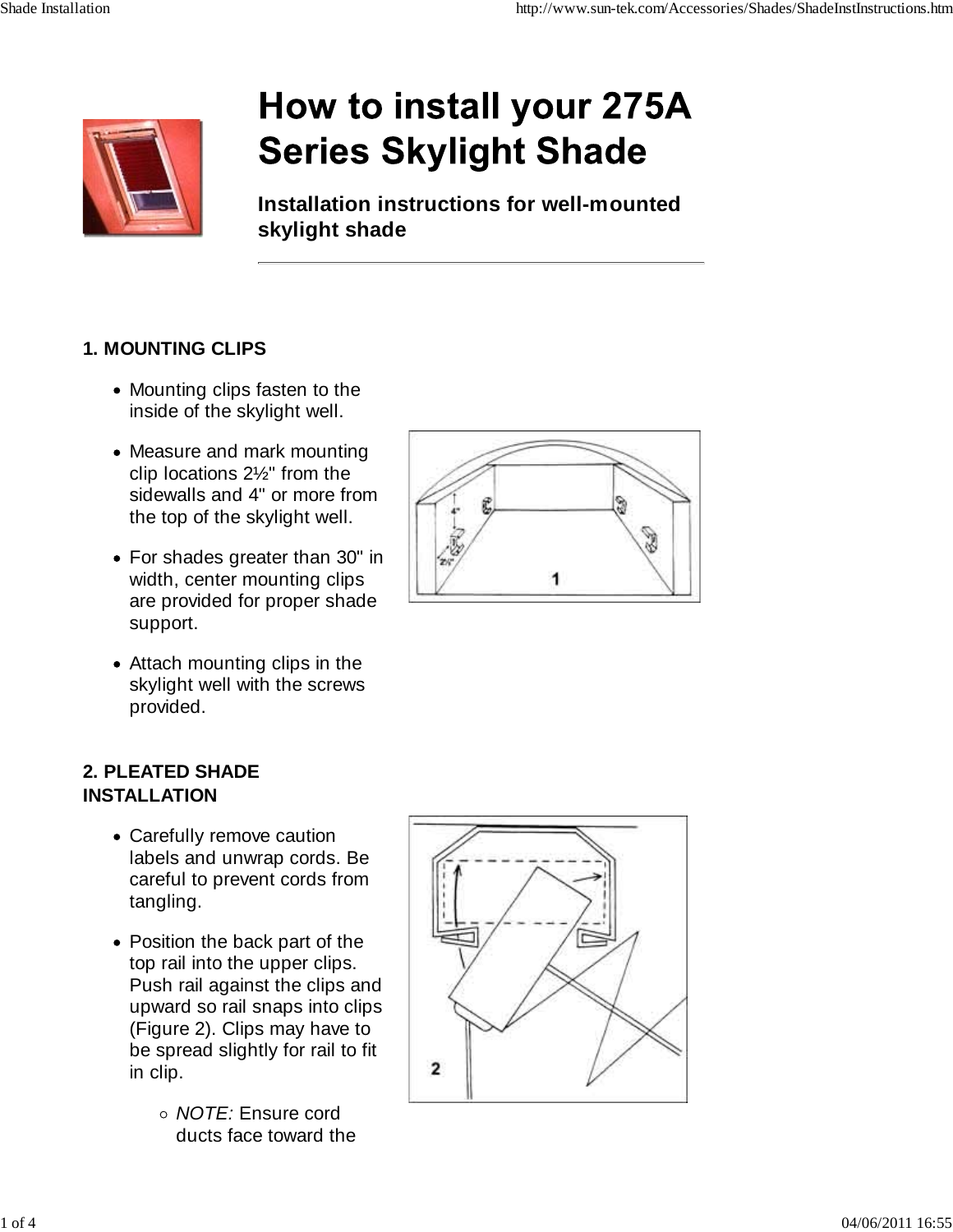room. Our pleated shades must be installed below liner box.

• Repeat procedure for opposite rail. Installation of opposite rail may require slight stretching of shade, which provides proper tension on cords.

## **3. TENSION ADJUSTMENT**

- Tension for these shades has been pre-adjusted. However, adjustments can be made while installing the shade.
- Tension should only be adjusted when shade is difficult to operate (too much tension) or when shade droops excessively (too little tension).
- Minor adjustment is made with the ball chain located in the bottom rail. Remove bottom rail from clips. To tighten, unhook ball chain and pull chain through coupler for proper tension. To loosen, unhook ball chain and release chain through coupler for proper tension (Figure 3). (Do not disconnect cords from ball chain.) Remount rail in mounting clips and check adjustment. Repeat as necessary (Figure 5).

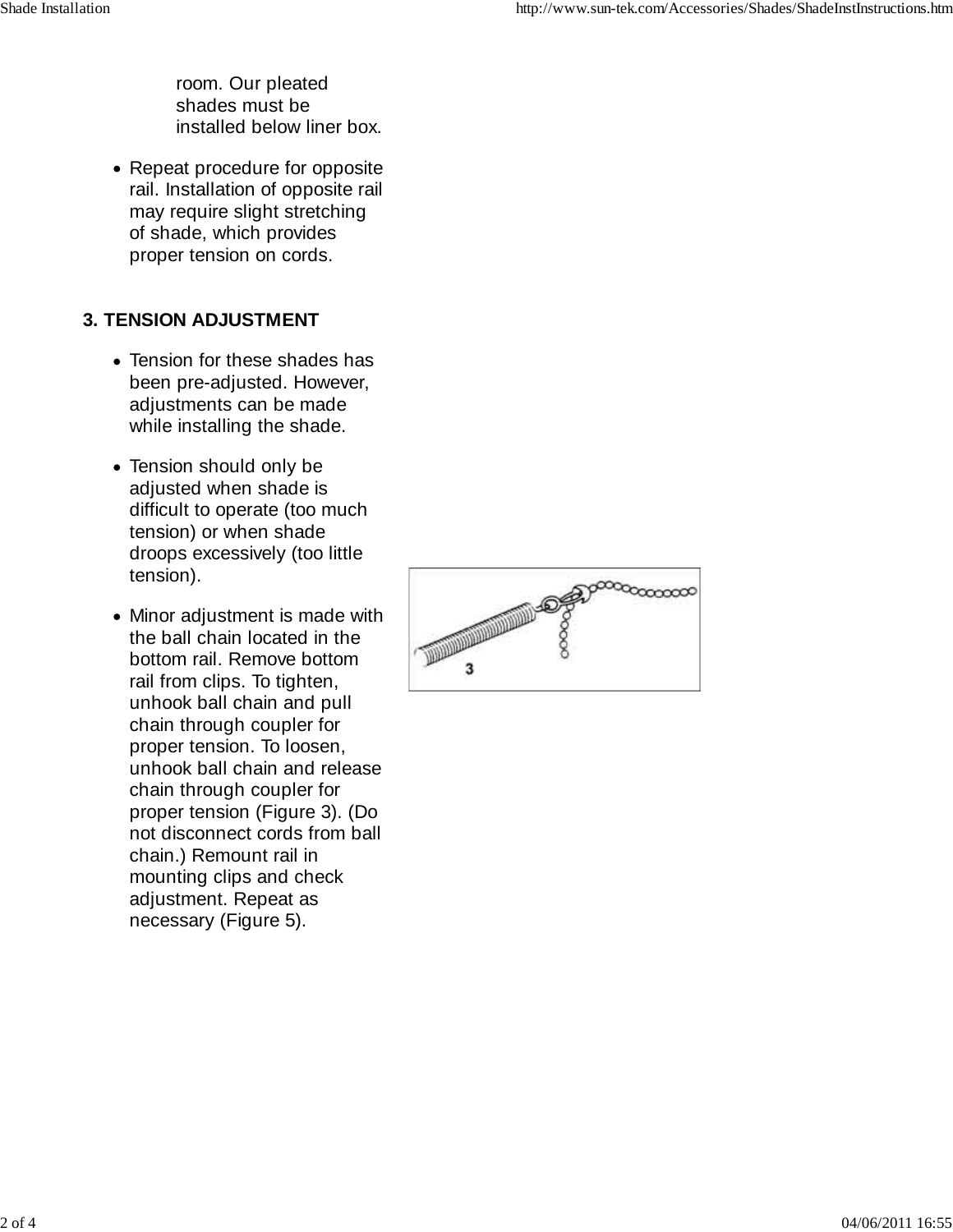## **4. FULL CORD ADJUSTMENT (Figure 4)**

- Adjustment is made to the operational cord loop at the tension end cap located in the moving rail on the cord ring side. Several inches of extra cord have been tucked inside the moving rail (A) and through the tension end caps (B).
- Use a small hook (even a turned out paper clip will suffice) to pull the cord ends (C) out of the moving rail.
- While holding the cord ends firmly, loosen the screw (D) on the bottom of the moving rail, releasing the pressure on the end.
- To add length to the operating cord, pull down lightly on the operating ring, feeding cord back into the rail by the tension end cap.
- To shorten the operating cord, pull cord out through tension end cap until desired length is obtained.
- When proper adjustment is reached, tighten the cord coupler screw (D), and insert excess cord back into the opening in the cord tension end cap
- Pull up one-half the adjustment from each of the two tension end caps.